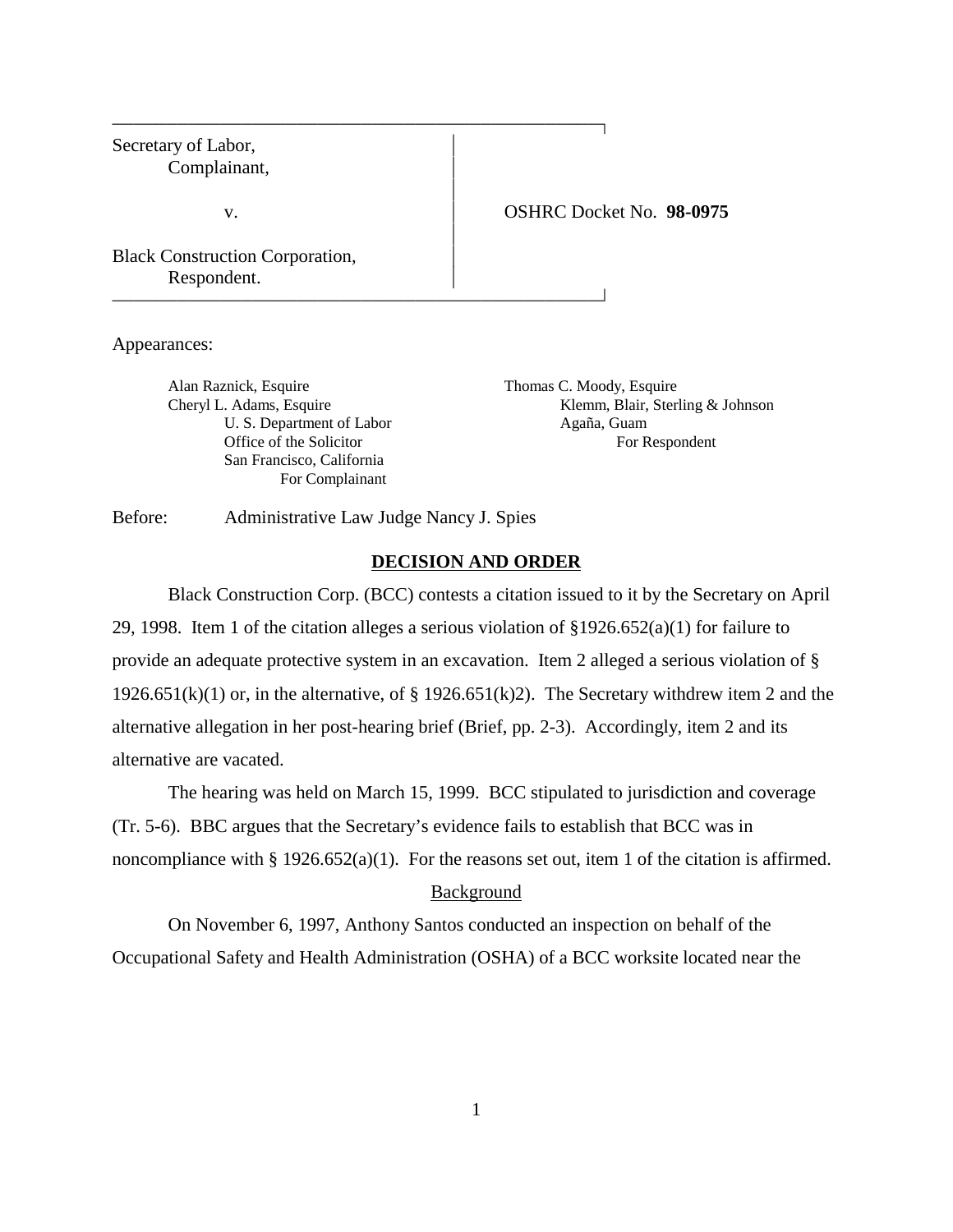Guam International Airport (Tr. 8).<sup>1</sup> Santos arrived at BCC's worksite, where a crew was engaged in replacing a manhole and changing the direction of a sewage pipe (Tr. 18).

BCC had excavated a trench that morning (Tr. 37). The trench was located parallel to a public roadway, approximately 8 feet away. As Santos drove up, he saw the hard hat on an employee working in the trench. By the time Santos had parked and walked up to the trench, no one was in the trench (Tr. 10-11).

No protective system to prevent a cave-in was in use (Tr. 27). Santos spoke with the BCC's foreman and its project engineer. He asked why no protective system was being used in the trench. The foreman and the project engineer told him that the company had taken soil samples prior to excavating the trench and had determined that a protective system was not required (Tr. 14, 22-23).

Santos used a fibreglass measuring rod to measure the depth and width of the trench. He measured the depth as being 6½ feet and the width as 4 feet, 2 inches. He did not measure the length of the trench but estimated at the hearing that it was approximately 10 feet long (Tr.15).

## Item 1: Alleged Serious Violation of §1926.652(a)(1)

The Secretary has the burden of proving her case by a preponderance of the evidence.

In order to establish a violation of an occupational safety or health standard, the Secretary has the burden of proving: (a) the applicability of the cited standard, (b) the employer's noncompliance with the standard's terms, (c) employee access to the violative conditions, and (d) the employer's actual or constructive knowledge of the violation (*i.e.,* the employer either knew or, with the exercise of reasonable diligence could have known, of the violative conditions).

### *Atlantic Battery Co.,* 16 BNA OSHC 2131, 2138 (No. 90-1747, 1994).

In order to establish that a violation is "serious" under  $\S17(k)$  of the Act, the Secretary must establish that there is a substantial probability of death or serious physical harm that could result from the cited condition. In determining substantial probability, the Secretary must show that an accident is possible and the result of the accident would likely be death or serious

<sup>&</sup>lt;sup>1</sup> Santos works for the government of Guam. He is permitted to make inspections on behalf of OSHA as part of joint enforcement program with the U.S. Department of Labor (Tr. 6).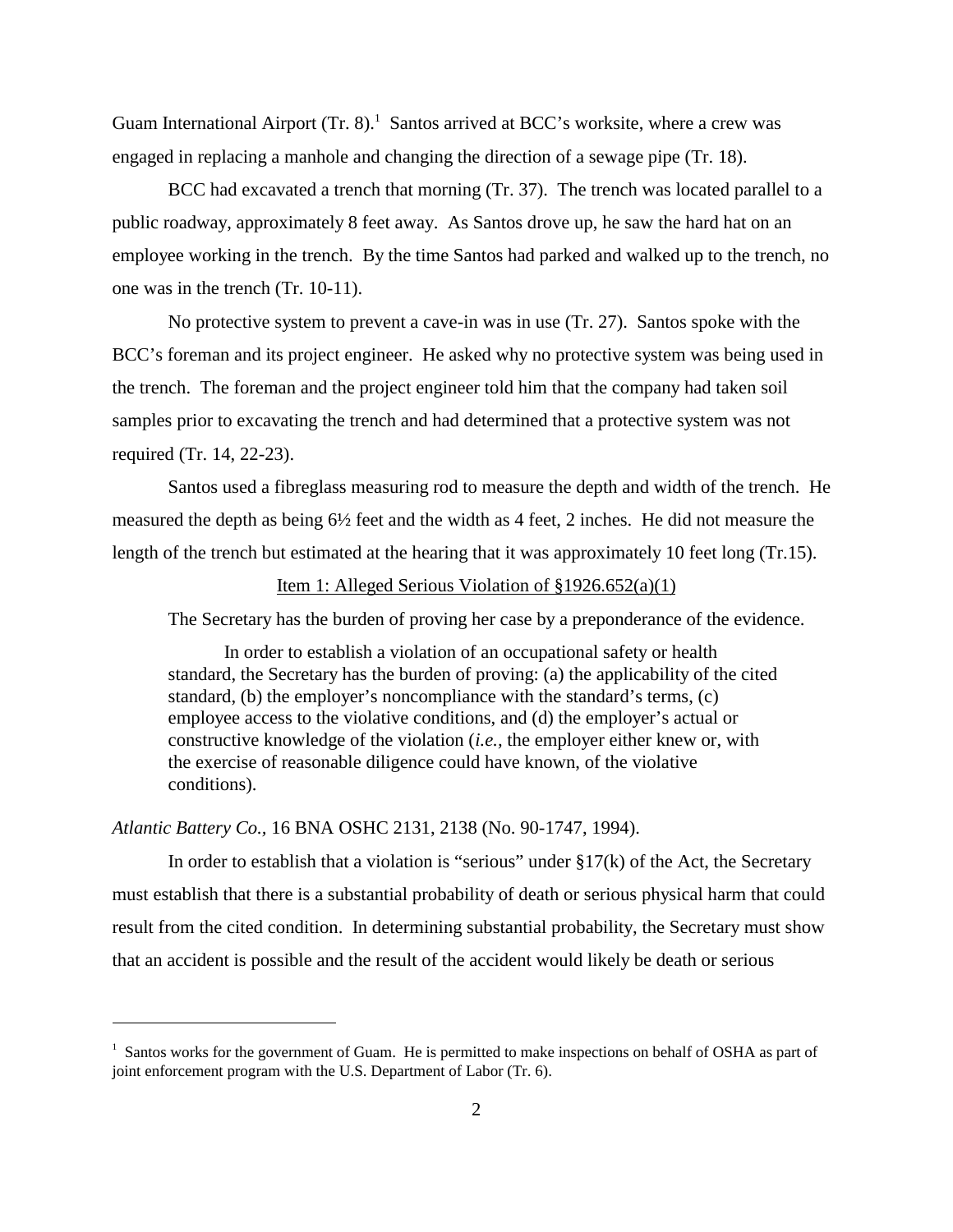physical harm. The likelihood of the accident is not an issue. *Spancrete Northeast, Inc.,* 15 BNA OSHC 1020, 1024 (No. 86-521, 1991).

The Secretary alleges that BCC committed a serious violation of  $\S 1926.652(a)(1)$ , which provides:

Each employee in an excavation shall be protected from cave-ins by an adequate protective system designed in accordance with paragraph (b) or (c) of this section except when:

- (i) Excavations are made entirely in stable rock; or
- (ii) Excavations are less than 5 feet (1.52m) in depth and examination of this ground by a competent person provides no indication of a potential cave-in.

Section 1926.652(a)(1) applies to BCC's construction site. At least one employee was in the trench, and BCC knew that the employee was in the trench. The only element in dispute is the employer's noncompliance with the standard.

BCC argues that the Secretary failed to prove that the trench was greater than 5 feet in depth. This argument is without merit. Santos used a measuring rod to take the dimensions of the trench. BCC offered no evidence of any other measurements made of the trench. The company contends that Santos's testimony regarding the measurements is contradictory in relation to the photographs that he made of the trench (Exhs. C-1 through C-5; Tr. 17, 34). The undersigned does not find it so. Santos was clear that the areas of the trench shown in Exhibits C-2 and C-3 measured 6 feet, 6 inches deep, and the areas shown in Exhibits C-4 and C-5 were less than 5 feet deep. Santos's measurements are accepted as accurate. Santos saw the employee at the Exhibit C-2 area of the trench (Tr. 39).

BCC argues that the Secretary failed to establish that the excavation was not made entirely in stable rock, in which case no protective system would be necessary. BCC contends that the testimony of the Secretary's expert witness, Dr. Alan Peck, is speculative and not supported by reasonable scientific certainty. While the undersigned agrees that Dr. Peck's testimony deserves no consideration in the determination of this issue, she is compelled to conclude that the trench was not excavated in stable rock.

BCC stipulated to Dr. Peck's credentials and qualifications as an expert in soil analysis, as established in the hearing held immediately prior to the one in the present case, *Black Micro*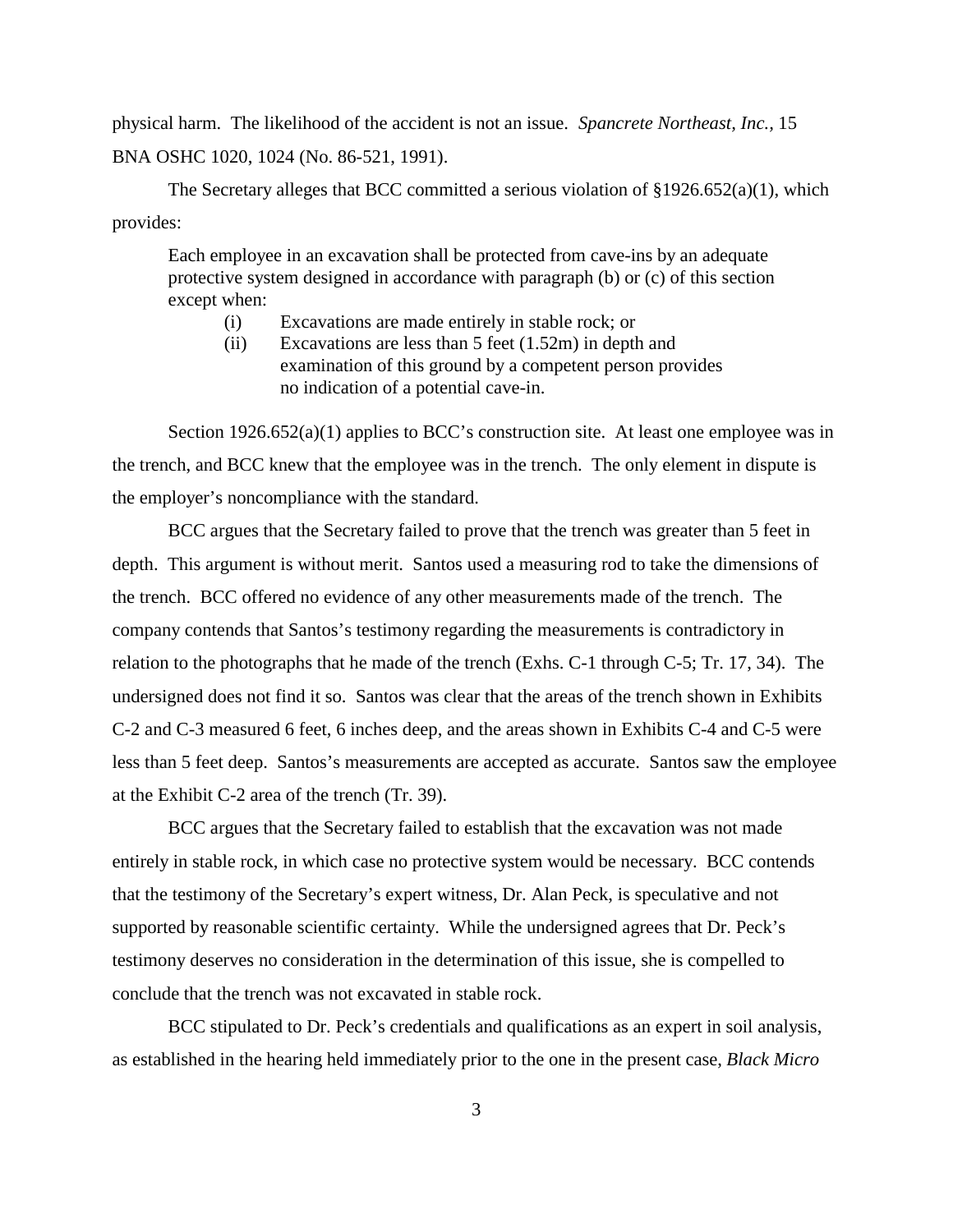*Corp.,* (No. 97-1413) (Tr. 41). Dr. Peck's credentials were set out in the decision issued in that case as follows (*Black Micro Corp.,* No. 97-1413, p.4 (*citations to the transcript omitted*)):

> Dr. Peck is a soil specialist and chemist who has worked for the U.S. Department of Labor at its laboratory in Salt Lake City, Utah, for the past 24 years. Dr. Peck received a Bachelor's Degree in chemistry from Brigham Young University in 1953. He received a Master's Degree in 1955 and a Ph.D. in 1962, both from the University of Utah, in metallurgical engineering. Dr. Peck was accepted at the hearing as an expert in soil analysis.

Dr. Peck testified that the trench was excavated in Type B or C soil (Tr. 44). His testimony is based solely on a visual review of the five 3-by-5 inch photographs taken by Santos at the site (Exhs. C-1 through C-5). Dr. Peck admitted that he could give his opinion only "to a limited extent" and that normally he would determine soil classification by analyzing an actual soil sample (Tr. 42). Dr. Peck stated that additional information would be helpful to him in classifying the soil (Tr. 42, 50). His lack of confidence in his conclusions regarding the trench material is evident in this exchange (Tr. 52-53):

| $Q$ .:    | But again, you're not able, with any reasonable scientific<br>certainty, to make an opinion about the composition of rock<br>in this trench; is that correct? |
|-----------|---------------------------------------------------------------------------------------------------------------------------------------------------------------|
| Dr. Peck: | I could make an assumption.                                                                                                                                   |
| $Q$ .:    | You could make an assumption?                                                                                                                                 |
| Dr. Peck: | Yes.                                                                                                                                                          |
| $Q$ .:    | But not an opinion?                                                                                                                                           |
| Dr. Peck: | Well--                                                                                                                                                        |
| $Q$ .:    | Is that correct?                                                                                                                                              |
| Dr. Peck: | I could give an opinion also.                                                                                                                                 |
| $Q$ .:    | Would that be supported by reasonable scientific certainty?                                                                                                   |
| Dr. Peck: | It would be supported by one fact.                                                                                                                            |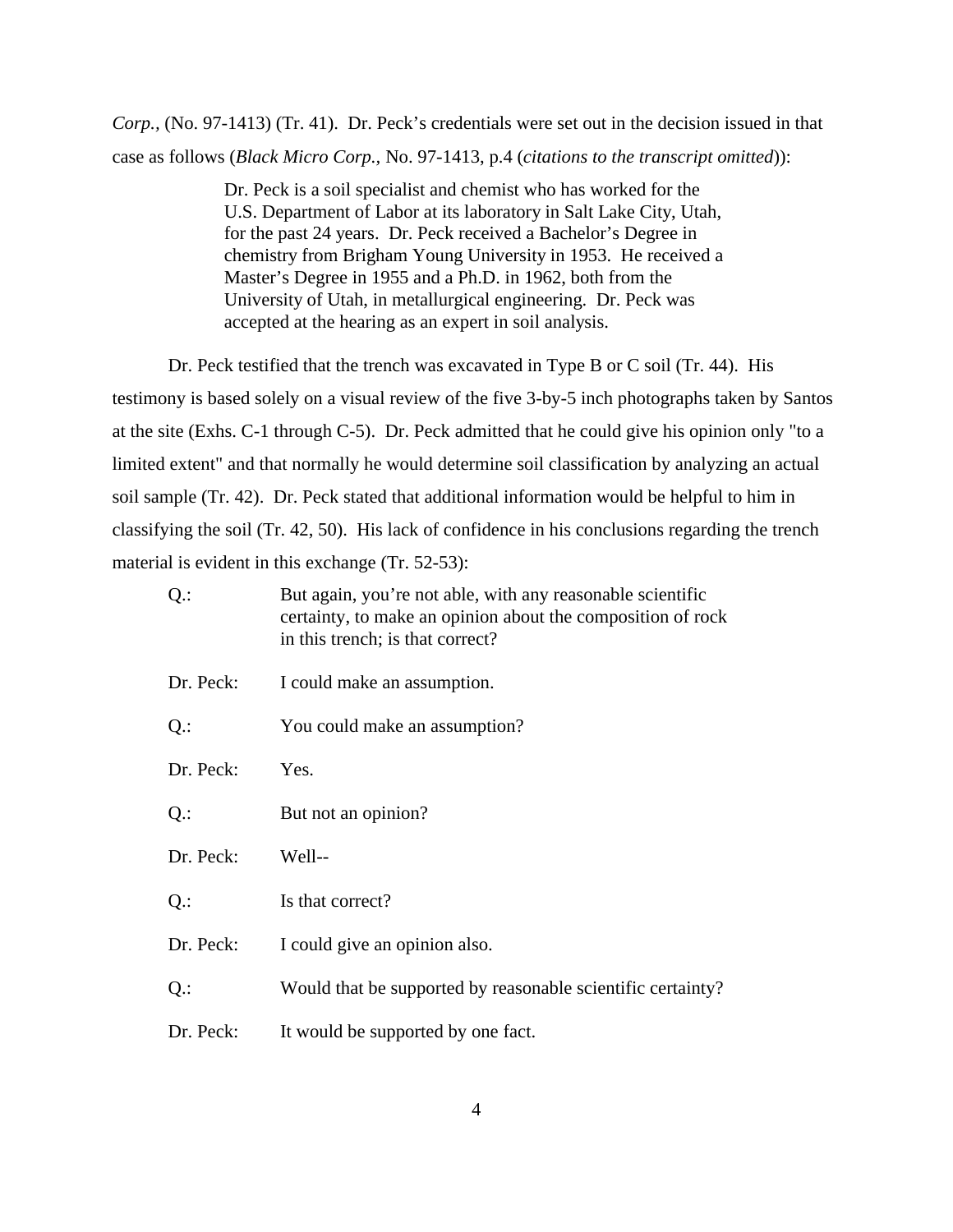| $Q$ .:    | One fact?                                                     |
|-----------|---------------------------------------------------------------|
| Dr. Peck: | Yes.                                                          |
| $Q$ .:    | That, in your words, is that reasonable scientific certainty? |
| Dr. Peck: | It's not positive, and it is not certainty.                   |
| $Q$ .:    | So it is not dispositive of the issue?                        |
| Dr. Peck: | Right.                                                        |

Dr. Peck's testimony is discounted in its entirety. Although he is an expert in soil analysis, he lacked sufficient information with which to form a reliable opinion. Visual inspection of small photographs is an inadequate method of soil analysis.

The Secretary's case is established, however, due to the uncontradicted testimony of Santos that the trench was excavated in previously disturbed soil. BCC's excavation uncovered a PVC pipe that had been previously installed, and BCC was in the process of replacing an old manhole (Tr. 21-22, 24).

Appendix A to subpart P of the 1926 construction standards states:

*Type B* means:

. . .

(iii) Previously disturbed soils except those which would otherwise be classed as Type C soil.

By definition, trenches excavated in previously disturbed soil cannot be dug in anything more stable than Type B soil. They cannot be excavated entirely in solid rock. The Secretary has proven that BCC excavated a trench in Type B soil, that the trench was greater than 5 feet in depth, and that no shoring, sloping, or any other form of protective system was used to prevent a cave-in. At least one employee worked in the trench while it was in this condition. BCC violated §1926.652(a)(1).

The hazard created by the failure to comply with  $\S 1926.652(a)(1)$  is that the trench could cave in, crushing and suffocating any employees working in the trench (Tr. 28). The violation is serious.

5